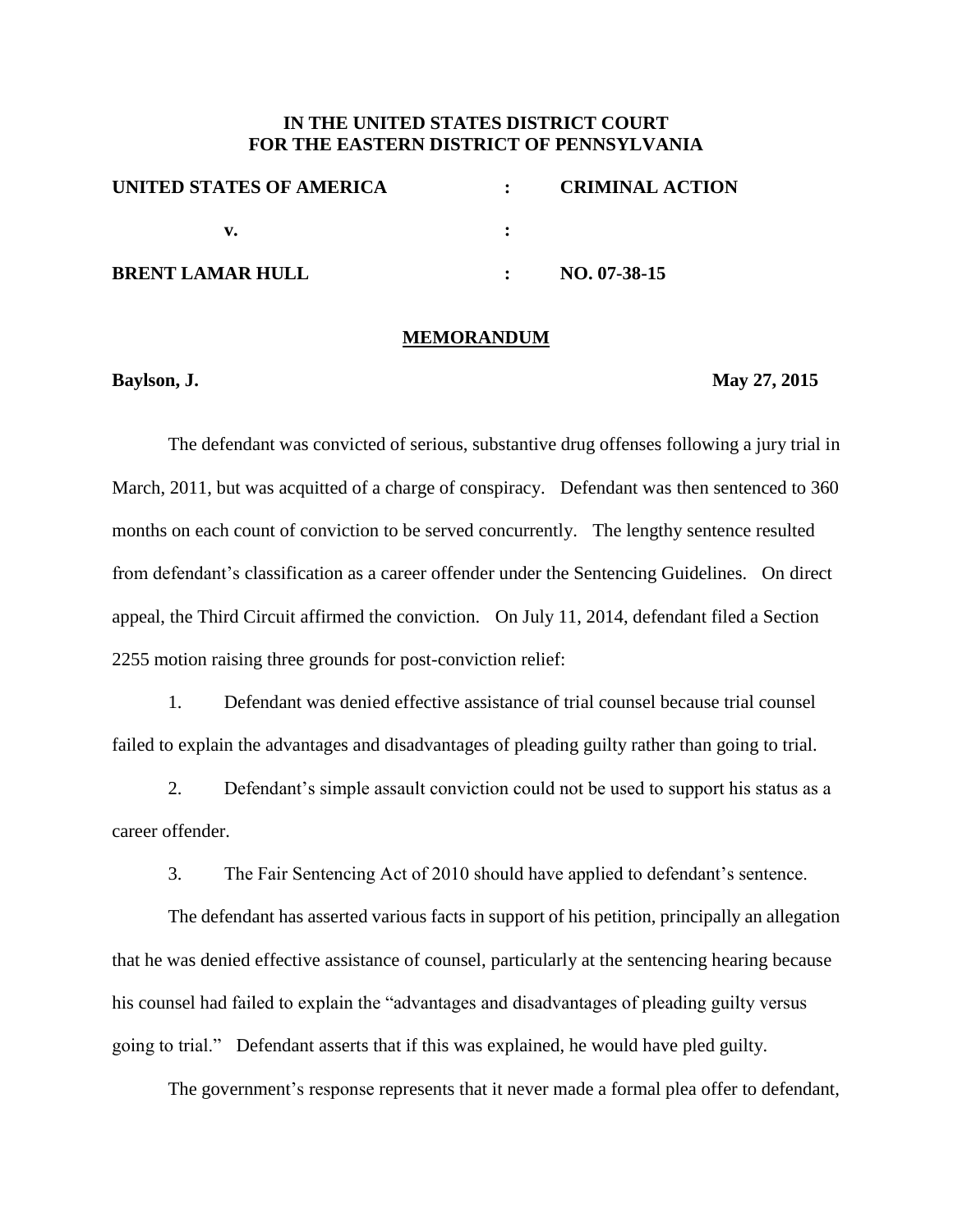nor does defendant make such a claim. In support, the government has attached to its response certain email communications between the Assistant United States Attorney and defendant's counsel, where the government attorney asked whether defendant was interested in a non-trial disposition, but stipulated that cooperation by the defendant was the only way for defendant to reach a plea agreement to avoid the statutory mandatory minimum of 20 years as well as achieve a three level decrease in his offense level for acceptance of responsibility. Defense counsel responded that although he had recommended that defendant meet with the government, defendant refused to do so. Thus, no plea offer was made nor did the government prepare any plea agreement. Defendant offers no evidence to support his argument, except his own self-serving declaration that he would have accepted a plea agreement resulting in a sentence lower than the sentence received, or lower than the 20 year mandatory minimum that followed from the defendant's conviction by the jury.

In defendant's reply brief, filed January 29, 2015 (ECF 1013) which the Court has reviewed and considered, defendant does not present any evidence or legal argument to refute this. He attaches another declaration which in part contradicts the first declaration and is vague as to what sentence he thought he would receive if he pled guilty. Defendant never states he was willing to "cooperate" *i.e.*, testify against other defendants, which the government had told defendant's attorney was essential to get the below the mandatory minimum of 20 years which applied by statute.

Given the nature of the defendant's allegations and the government's evidence, the Court cannot make any finding that defendant's counsel was ineffective. The "rigorous standard" of *Strickland v. Washington,* 466 U.S. 668 (1984), for ineffective assistance of counsel is met where a

2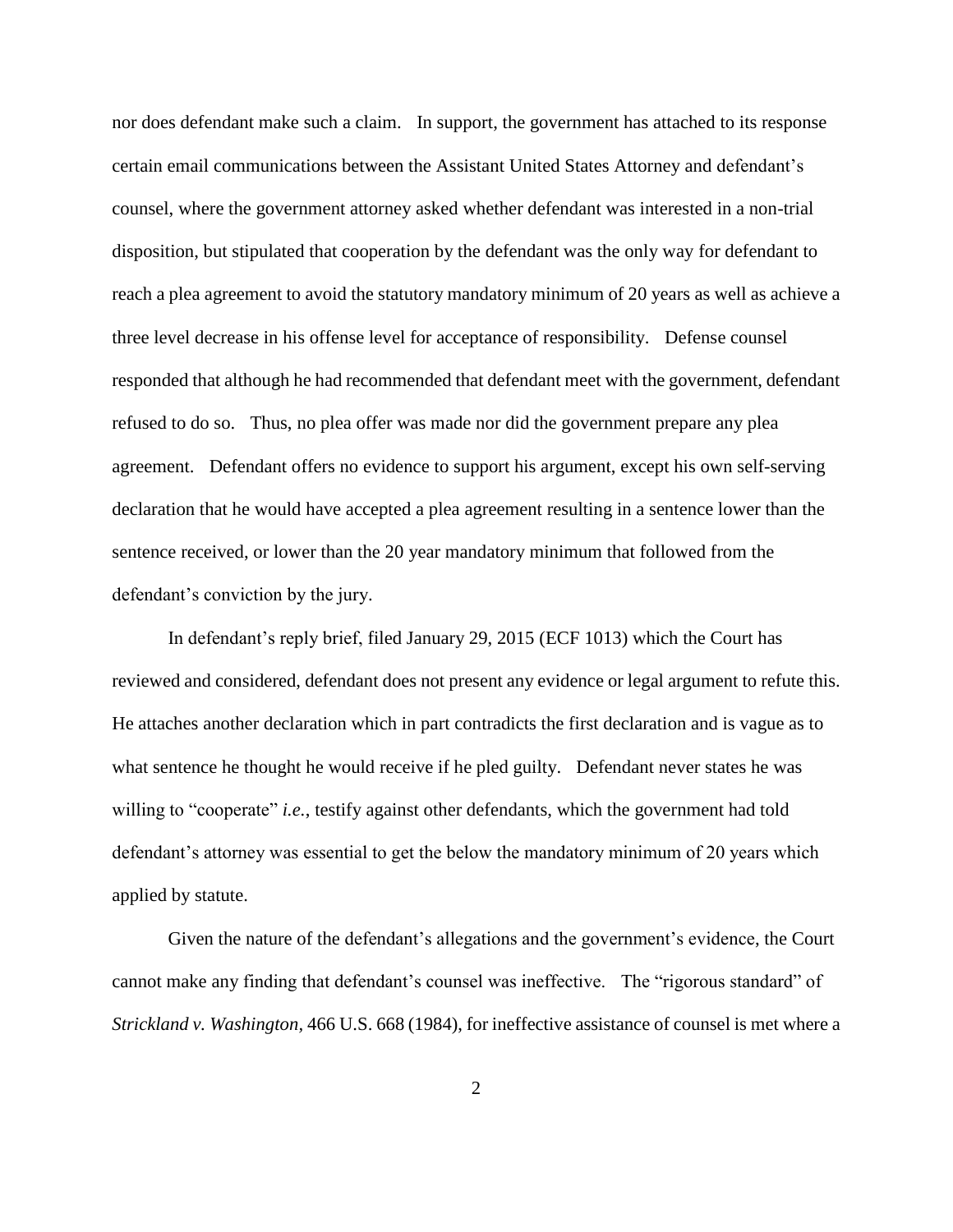defendant shows both (1) that his counsel's performance fell below an objective standard of reasonableness, and (2) that but for counsel's error, the outcome would likely have been different. *See Strickland*, 466 U.S. at 687. The *Strickland* test requires the defendant to show ". . . that counsel was not functioning as the 'counsel' guaranteed the defendant by the Sixth Amendment." 466 U.S. at 687. "The benchmark for judging any claim of ineffectiveness must be whether counsel's conduct so undermined the proper functioning of the adversarial process that the [proceeding] cannot be relied on as having produced a just result." *Id.* at 686. Under the *Strickland* two part test, the defendant must show both ineffective assistance of counsel, plus prejudice, *i.e.*, that but for the ineffective assistance, the evidence would show defendant had a reasonable likelihood of acquittal.

The Court cannot conclude that counsel was ineffective. First, the exchange of emails is documentary evidence which contradicts the defendant's assertions that his counsel deprived him of a plea "deal" which would have resulted in a lower sentence. Since the defendant elected to go to trial, despite his acquittal on the conspiracy charge, his conviction on the substantive drug offenses of distribution, etc. resulted in an offense level under the Sentencing Guidelines which warranted the 360 month sentence which the defendant received. Any dispute about the propriety of the sentence could have been and should have been raised on direct appeal. Furthermore, the record of the trial will show that defendant's trial counsel was vigorous in his cross-examination of the government's witnesses and in his advocacy on behalf of defendant in the closing argument to the jury. Defendant's counsel's advocacy was surely effective in persuading the jury to find the defendant not guilty of the charge of conspiracy.

Thus, the Court cannot conclude that counsel was ineffective. Under the *Strickland* test,